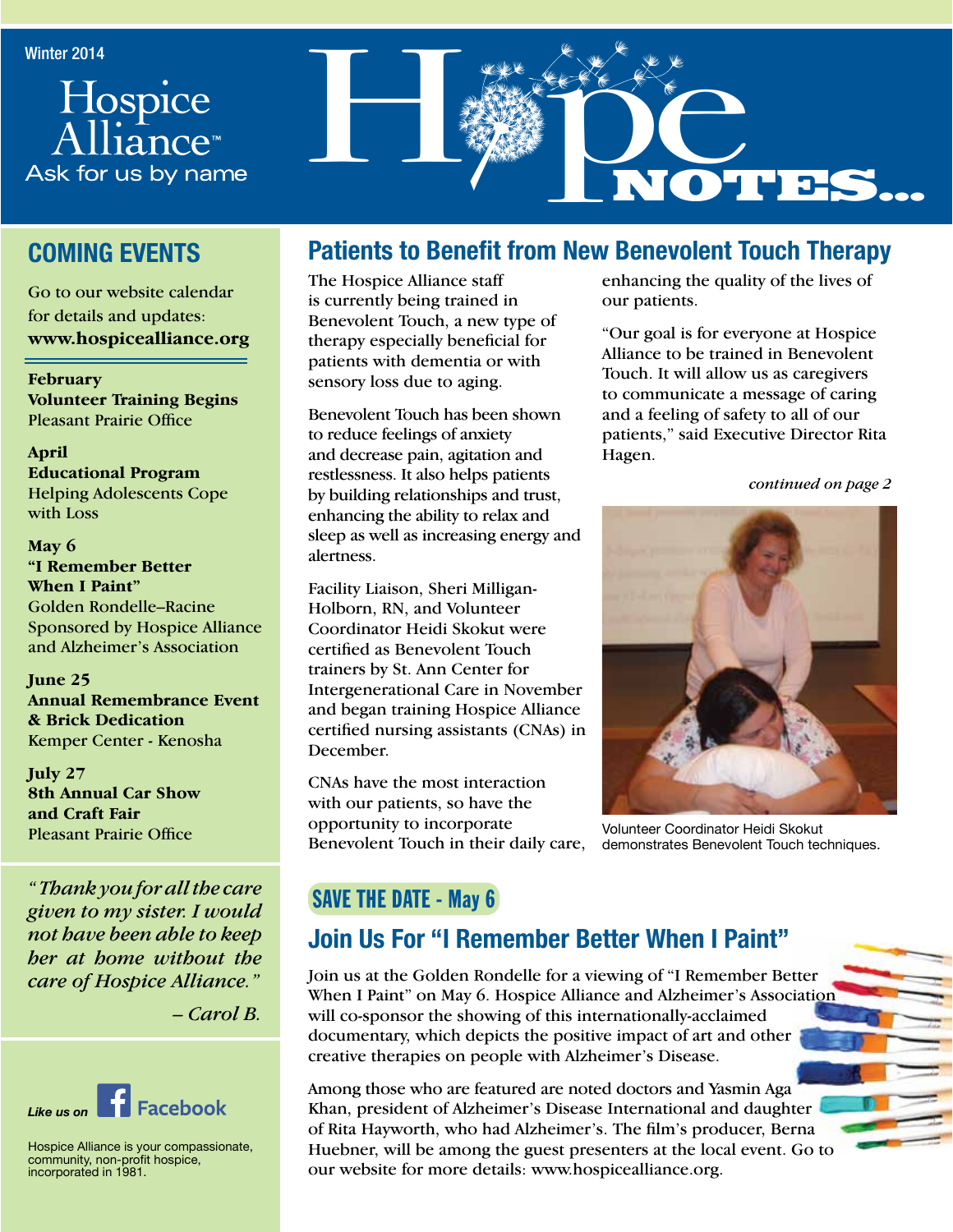### *continued from page 1* **A Message from Our Executive Director**



Executive Director

that another year has come and gone, but with that, comes the joy and excitement of a New Year.

It is hard to believe

My wish for all of you in this upcoming year is to enjoy life, spend time with those you hold most dear, work to live – don't live to work, and appreciate

even the smallest gifts that life brings to each of us each day. Pay it forward, find your passion and live it, look for the good and keep your glass half full – everyday!

I also want to take a minute to thank each and every one of you for your continued support of Hospice Alliance. Without each of you and your gifts, whether it is donations of goods, money, time, or talents – we could not continue our mission.

Finally, for those of you who have lost someone near and dear – I would like to share with you the words of St. John Chrysostom, *Those whom we love and lose are no longer where they were before. They are now wherever we are.*

I wish everyone a blessed, happy and healthy new year!

Warmest Regards,

### **Board of Directors**

Michael Langendorf, President Thomas Tenuta, President Esther Letven, Past President Chuck Duford, Vice President Daniel Heyden, Sec./Treas. Rita Hagen, RN, Executive Director Joshua Bloom, MD, Medical Director Mary Ann Cardinali, MSN, NEA-BC Robert Bichler Michael Haubrich, CFP David Knight, MD Scott McArthey Kathleen Nuzzo Gene Olson Nancy Piasecki Richard Regner Pamela Thomey

### **Foundation Board**

Mary Karnes, Vice Pres. Dennis Mattioli, Sec/Treas Daniel Heyden, Asst. Sec./Treas. David Berman Len Iaquinta Michael Mullane, MD Gene Olson Sandra Riese, RN Robert Schneider

Pioneered by Sr. Edna Lonergan, Benevolent Touch consists of light touch massage that can minimize some of the effects of Alzheimer's

Disease and sensory decline. The theory behind Benevolent Touch is that even though the mind deteriorates, the body, often still healthy, remembers.

Benevolent Touch therapy consists of 10 techniques, beginning with massaging shoulders, back, hands, head and/ or feet using light squeezes and flat palm circle movements.

More complex techniques include "slow stroking" (flat hands stroke the area, in a hand over hand motion), which can decrease restlessness and anxiety. Another technique, "combing the shadow" (running hands down the patient's silhouette, from head to feet) helps patients feel safe in their environment.

Naturally, the first step is ensuring the patient is comfortable receiving the therapy. Approaching patients in a way that respects their privacy and wishes is also part of the training.

By March 2014, all Hospice Alliance staff and volunteers will be certified in this compassionate, non-invasive method of giving more care and support to our patients.



CNAs Karen Ingram and Julie Martiny practice Benevolent Touch massage to the head and shoulders.

# **Welcome New Hospice Alliance Employees**

Marybell Aguilar, CNA Amber Hirtreiter, CNA Karen Koktwoski, RN Brenda Krause, LPN Nicole Kunze, CNA

**2**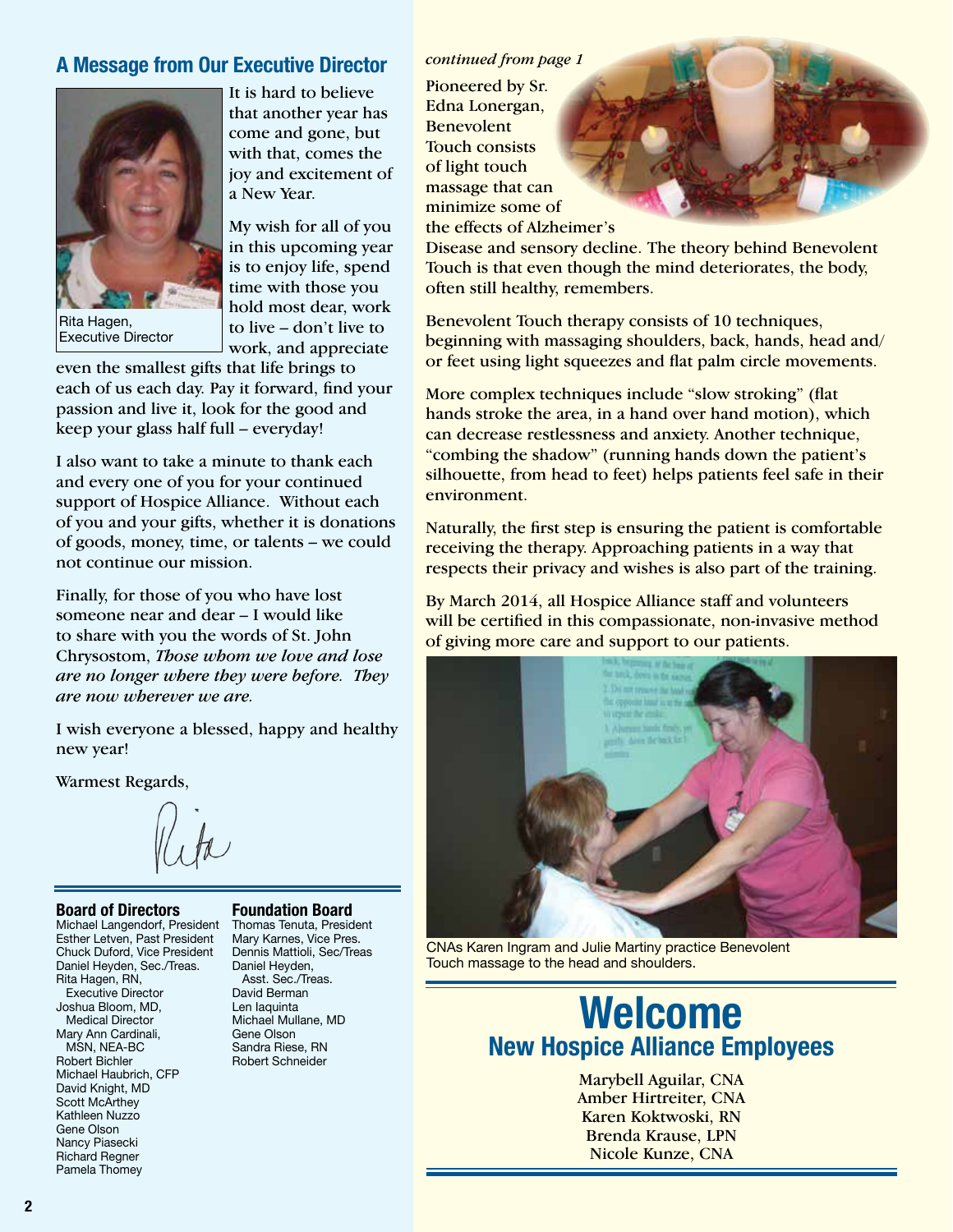# **Ring & Remember Event A Success**



A new tradition, Ring & Remember, was introduced by Hospice Alliance on Nov. 21 to a standing-room only gathering at our Pleasant Prairie office. This new celebration was created to remember and celebrate loved ones who have touched our lives and hearts.

The November date was selected in recognition of National Palliative & Hospice Care Awareness Month.

The Carthage College Hand Bell Choir entertained attendees with uplifting music. The names of loved ones were recited and memories were shared, accompanied by the tinkling of charming keepsake bells.

# **Plan Now for June 25 Brick Dedication**

Engraved memorial bricks create everlasting memories of your loved ones. Order yours by **May 14, 2014** and be part of the 2014 Remembrance and Brick Dedication.

This year's event will combine our spring, fall and June events all into one, at the beautiful and spacious Kemper Center.

"We have simply outgrown our modest conference room at our Pleasant Prairie Administration Office," said Executive Director Rita Hagen. "Founder's Hall



The Carthage College Hand Bell Choir performed classic songs for Ring & Remember attendees.

Refreshments were provided by the St Anne's Community Christmas Ministry. As an added treat, volunteers donated homemade pies for attendees to purchase and enjoy for the Thanksgiving holiday.

Watch for a repeat of this delightful event next fall.

at Kemper Center is the natural place to hold this event, since our brick memorial walkway is located



here. Families will be able to reconnect with their caregivers and see the lovely memorial walkway with their inscribed bricks at the same time. "

We hope to see you there! To order a memorial brick, use the form below or go to our website.

| Order by May 14, 2014. Return form in the enclosed envelope with your check payable to |
|----------------------------------------------------------------------------------------|
| Hospice Alliance Foundation or go online www.hospicealiance.org                        |

| Your Name                                                                                                    |              |  |  |  |  |  |  |  |
|--------------------------------------------------------------------------------------------------------------|--------------|--|--|--|--|--|--|--|
| Your Address                                                                                                 |              |  |  |  |  |  |  |  |
| City, State, Zip                                                                                             | <b>Phone</b> |  |  |  |  |  |  |  |
| Regular brick: \$150.00 - Print up to 12 characters X 3 lines. Large brick: \$500 - 19 characters X 7 lines. |              |  |  |  |  |  |  |  |

| $\mathbf{I}$ | 2 | $\mathfrak{Z}$ | $\overline{4}$ | 5 | 6 | $\overline{7}$ | 8 | 9 | 10 | 11 | 12 | 13 | 14 | 15 | 16 | 17 | 18 | 19 |
|--------------|---|----------------|----------------|---|---|----------------|---|---|----|----|----|----|----|----|----|----|----|----|
|              |   |                |                |   |   |                |   |   |    |    |    |    |    |    |    |    |    |    |
|              |   |                |                |   |   |                |   |   |    |    |    |    |    |    |    |    |    |    |
|              |   |                |                |   |   |                |   |   |    |    |    |    |    |    |    |    |    |    |
|              |   |                |                |   |   |                |   |   |    |    |    |    |    |    |    |    |    |    |
|              |   |                |                |   |   |                |   |   |    |    |    |    |    |    |    |    |    |    |
|              |   |                |                |   |   |                |   |   |    |    |    |    |    |    |    |    |    |    |
|              |   |                |                |   |   |                |   |   |    |    |    |    |    |    |    |    |    |    |